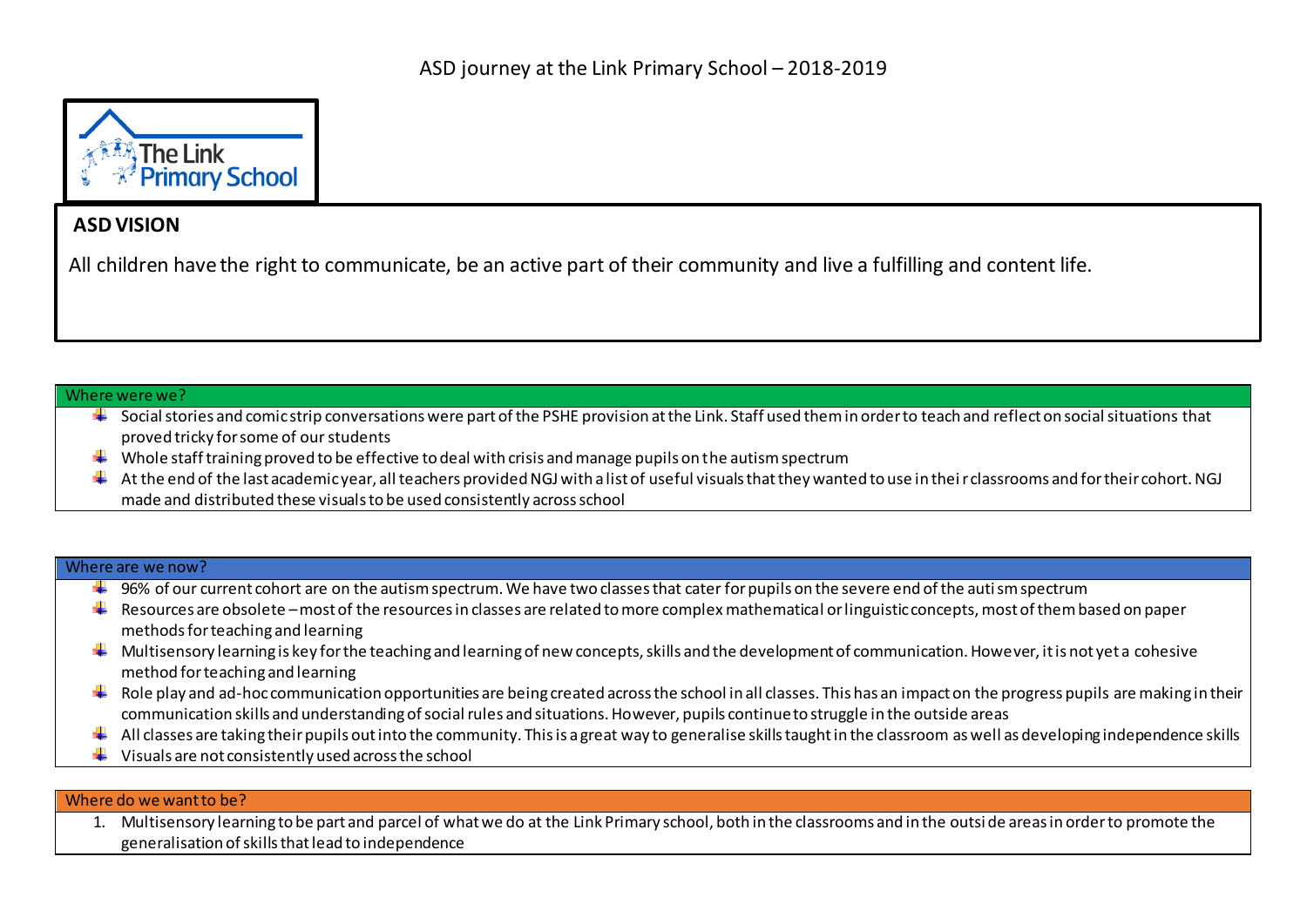- 2. Understanding of social situations, the internal and external context when in school and out of the community play a crucial role in the development of independence skills. As part of the PSHE, Link Priorities curriculum, comic strip conversations and social stories will be used coherently across the school in order to teach pupils to read the context in which they are immerse and consequently make informed decisions as to what to do in order to achieve a specific goal
- 3. All staff members to have a good understanding of the autism spectrum and hence feel competent to make decisions as to how to support pupils across the spectrum, including those in Beech and Willow
- 4. In three years' time, the Link Primary School is expanding in order to cater for those students that present difficulties in line with Pathological Demand Avoidance.

| How will we get there? |                                                                                |              |            |                                                    |  |  |
|------------------------|--------------------------------------------------------------------------------|--------------|------------|----------------------------------------------------|--|--|
| Target                 | Action                                                                         | Lead         | Timescale  | Impact (by July 2019)                              |  |  |
| To promote             | Whole staff sessions based on:                                                 | <b>NGJ</b>   | Summerterm | All staff will be confident to make informed       |  |  |
| outstanding practise   | Understanding the Autism Spectrum<br>$\qquad \qquad -$                         | <b>SALTs</b> |            | decisions when involved in supporting pupils,      |  |  |
| to support pupils on   | Effective strategies that work well for our pupils<br>$\overline{\phantom{a}}$ | <b>OTs</b>   |            | including those on the severe end of the           |  |  |
| the autism spectrum,   | Sensory processing, to include strategies such as<br>$\overline{\phantom{a}}$  |              |            | spectrum (Willow and Beech)                        |  |  |
| including those on the | sensory circuits, sensory diets, movement breaks                               |              |            |                                                    |  |  |
| severe end             | Environment and how to promote communication                                   |              |            |                                                    |  |  |
|                        | across the school                                                              |              |            |                                                    |  |  |
|                        | <b>Attention Autism</b><br>$\overline{\phantom{a}}$                            |              |            |                                                    |  |  |
|                        | Intensive Interaction                                                          |              |            |                                                    |  |  |
|                        | <b>Interactive Music</b>                                                       |              |            |                                                    |  |  |
|                        |                                                                                |              |            |                                                    |  |  |
| To create a            | NGJ will work with class teachers to plan, set, teach and                      | <b>NGJ</b>   | Summerterm | Class teachers will be able to plan, deliver and   |  |  |
| multisensory culture   | evaluate Literacy sessions in which students are taught using                  |              |            | evaluate sessions using multisensory approach      |  |  |
| for teaching and       | multisensory approach, role play (to include hot seating),                     |              |            | to learning                                        |  |  |
| learning using         | sequencing strategies.                                                         |              |            |                                                    |  |  |
| multisensory across    |                                                                                |              |            |                                                    |  |  |
| the school, including  | To evaluate environment in school and the outside areas using                  |              |            |                                                    |  |  |
| at playtimes           | the AET schools autism standards and competency framework.                     |              |            |                                                    |  |  |
| To have at least two   | NGJ will run a course based on the theory of context blindness                 | <b>NGJ</b>   | Summerterm | At least one member of staff per class will attend |  |  |
| members of staff per   | in people with autism; how to use comic strip conversations;                   | <b>ST</b>    |            | the course.                                        |  |  |
| team that are          | how to plan a PSHE unit in which we teach our students about                   |              |            | The strategy will be used across the school        |  |  |
| confident in using     | reading surrounding context and make informed decisions as to                  |              |            | whenever a situation arises and as part of the     |  |  |
| Comic Strip            | how to proceed (starting in the classroom).                                    |              |            | curriculum.                                        |  |  |
| Conversations          |                                                                                |              |            | Staff will be confident enough to be able to       |  |  |
|                        |                                                                                |              |            | teach pupils using this strategy.                  |  |  |